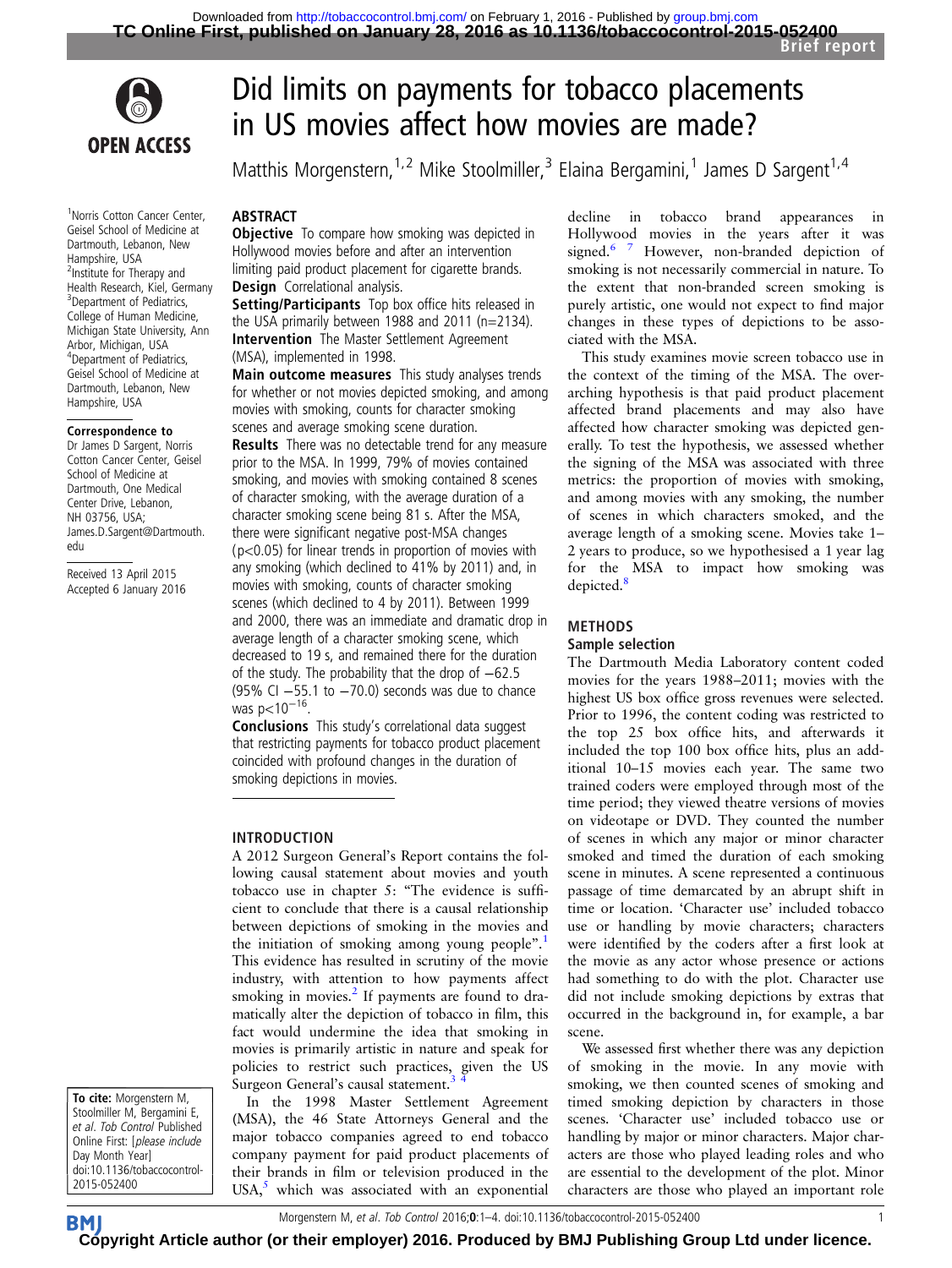in the movie, but are not central characters in the story. Timing involved screen time for all character depictions in the entire movie. For example, if a character smoked a cigarette during one scene that lasted several minutes, and the cigarette appeared on-screen twice for 3 s each time, this would count as one character smoking scene and tobacco exposure time would be 6 s. If a scene contained 30 s of smoking by two characters whose smoking overlapped by 10 s, this would be two character smoking scenes and the total smoking exposure time was recorded as 50 s. For each movie, the average tobacco duration for a character smoking scene was determined by dividing total tobacco time by the overall number of scenes.

To evaluate inter-rater reliability, a random sample of 10% of the movies was examined by both coders. The correlation of counts between the coders was 0.99 for major and minor character use and 0.92 for background smoking. Cohen's κ was used to assess inter-rater reliability for whether the timer was on or off for consecutive 5 s blocks of tobacco time for each movie. Average κ among movies was 0.97 for tobacco time; however, there was a range in κ values among movies, with movies with less smoking having lower average κs. The results from these content coding activities have been previously published multiple times since 2001.

# Statistical analysis

The focus of the analysis was abrupt change in average level or trend after onset of the MSA for (1) the proportion of movies with smoking, and (2) the number of scenes in which characters smoked (in movies with any smoking), and (3) the average length of a character smoking scene (in movies with character smoking). The specific time point hypothesised for change was after 1999, about 1 year after MSA implementation. A 1 year lag was chosen to represent the average time from production to movie release. Trends before and after 1999 were fitted nonparametrically and independently of each other using generalised additive models (GAM), an approach that is statistically equivalent to analyses for regression discontinuity designs, which are well developed.<sup>9</sup> The GAM for presence of movie smoking used a logit link and binomial distribution; the GAM for character smoking scenes in movies with any smoking used a log link and overdispersed Poisson distribution, and the GAM for average character smoking scene length used a log link and γ distribution. GAM was implemented using the MGCV package in  $R<sup>10</sup>$  $R<sup>10</sup>$  $R<sup>10</sup>$ 

#### RESULTS

#### Description of the movie sample

The 2134 movies were primarily produced or distributed by the major Hollywood studios (there were only 4 foreign films). The clear majority of successful movies of these years had PG-13 or R ratings. On average, 69% of movies had smoking; in movies with any smoking, there were 6.8 character smoking scenes and the average length of a character smoking scene was 43.3 s (table 1).

#### Trend analysis

Fitted GAM plots for the proportion of movies with smoking are shown in figure 1. The curve prior to 1999 shows a slight downward trend that was not statistically significant. In 1999, 79% of movies contained smoking. After the MSA in 2000, the proportion of movies with any smoking was 80%, not significantly different from 1999 and the proportion trended downward, such that they had declined to 41% by 2011. The linear trend for the annual decrease in per cent of movies with

|                                                       | All years         | Pre 2000                      | Post 1999         |
|-------------------------------------------------------|-------------------|-------------------------------|-------------------|
| Total, $n$ $(\%)$                                     | 2134 (100%)       | 680 (32%)                     | 1454 (68%)        |
| Motion picture rating, n (%)                          |                   |                               |                   |
| General                                               | 91 (4.3%)         | 27 (4.0%)                     | 27 (4.4%)         |
| PG                                                    | 380 (17.8%)       | 129 (19.0%)                   | 129 (17.3%)       |
| $PG-13$                                               | 881 (41.3%)       | 209 (30.7%)                   | 209 (46.2%)       |
| Restricted                                            | 782 (36.6%)       | 315 (46.3%)                   | 315 (32.1%)       |
| Smoking in movies                                     |                   |                               |                   |
| Movies with any smoking,<br>$n$ (%)                   | 1465 (69%)        | 571 (84%)                     | 894 (61%)         |
| Scenes with character<br>smoking*, mean (SD)          | $6.8$ (SD $8.8$ ) | 7.9 (SD 10.3)                 | $6.1$ (SD $7.7$ ) |
| Character smoking average<br>scene lengtht, mean (SD) |                   | 43.3 (SD 44.5) 80.0 (SD 48.1) | 18.9 (SD 16.4)    |

\*Considers only movies with smoking.

†In seconds and considers only movies with at least 1 character smoking scene  $(n=1267)$ .

smoking from 2000 to 2011 was -3.6% (95% CI -3.0% to −4.2%), and the p value comparing slope before and after 1999 was 0.028.

The number of scenes with character smoking (among movies with smoking) are shown in fi[gure 2](#page-2-0). The curve prior to 1999 shows a slight downward trend that was not statistically significant. In 1999, movies with smoking contained 7.8 scenes of character smoking. After the MSA in 2000, movies with smoking contained 7.9 scenes of character smoking, not significantly different from 1999, and counts of characters smoking trended downward, such that they declined to 4.2 by 2011. The linear trend for annual decrease in counts of character smoking from 2000 to 2011 was −0.33 (95% CI −0.19 to −0.47), and the p value comparing slope before and after 1999 was 0.032.

[Figure 3](#page-2-0) displays fitted GAM plots for the average duration of a character smoking scene. Different from the other two metrics, there was no significant trend for curves before or after 1999. However, between 1999 and 2000, there was an immediate and dramatic drop in the average length of a character smoking scene, which decreased by 77% (from 81 to 19 s) and remained there for the duration of the study. The total drop in



Figure 1 Fitted generalised additive model (GAM) for any smoking in a movie using logistic link and binomial distribution. Trends pre and post 1999 fit independently of each other. Dashed lines represent pointwise 95% CIs.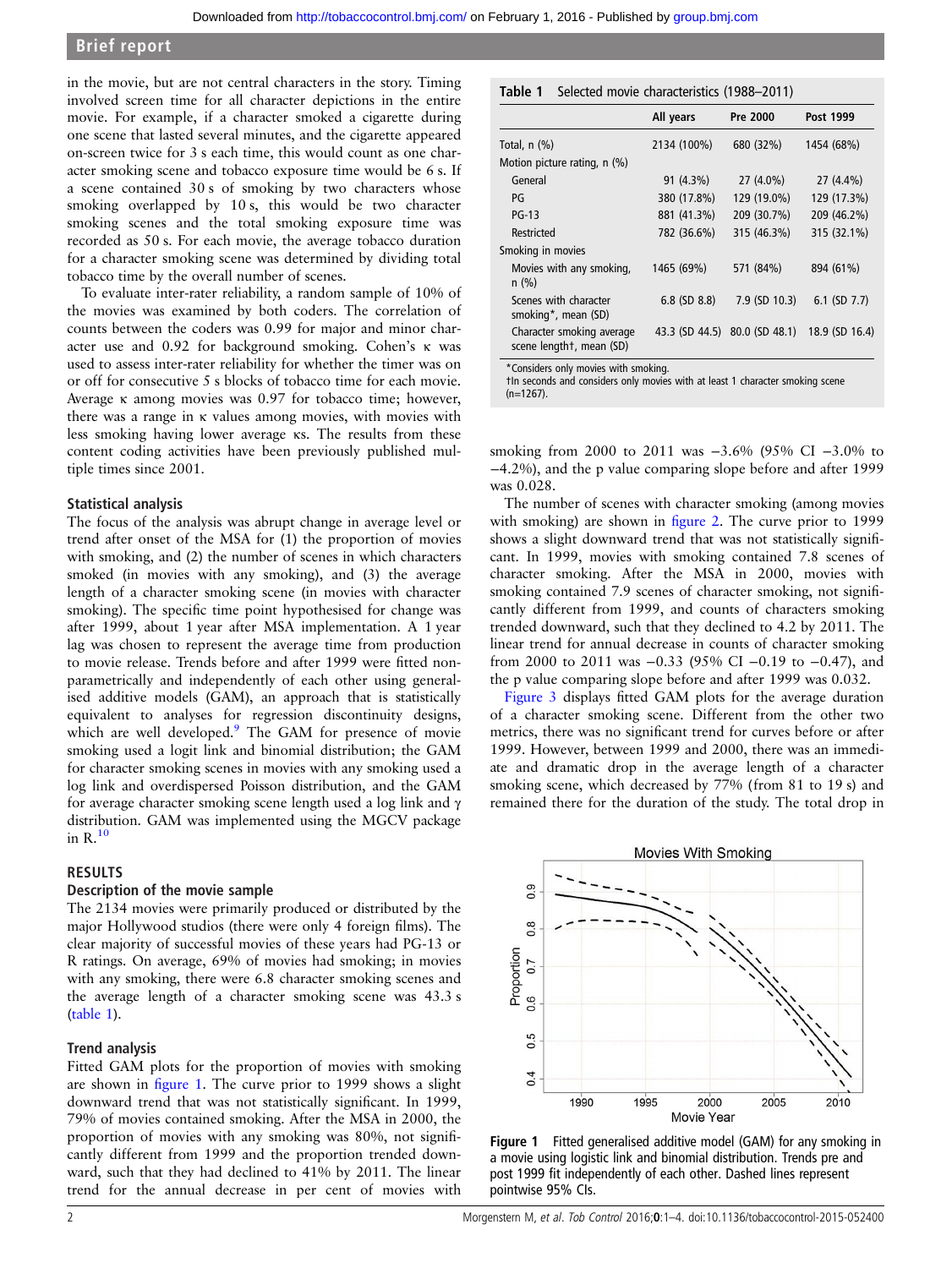<span id="page-2-0"></span>

Figure 2 Fitted generalised additive model (GAM) for total number of character smoking scenes in a movie with any smoking using log link and overdispersed Poisson distribution. Trends pre and post 1999 fit independently of each other. Dashed lines represent pointwise 95% CIs.

character smoking scene length was −62.5 s (95% CI −55.1 to −70.0); the probability that this discontinuity was due to chance was  $p < 10^{-16}$ .

A sensitivity analysis tested if the results with respect to abrupt changes in mean level pre-MSA and post-MSA were influenced by Motion Picture Association of America (MPAA) rating. An analysis that stratified by the three categories of G or PG, PG-13 and R revealed no significant differences in mean level change pre-MSA and post-MSA across the three categories for any outcome. Detailed results are available on request.

# **DISCUSSION**

This study offers strong circumstantial evidence that an externally enforced agreement prohibiting payments for tobacco brand placements was followed by reductions in a very specific aspect of movie making—the time devoted to character smoking depictions. The MSA was followed by an abrupt decrease in the average length of a smoking scene, a decline that occurred between 1999 and 2000, roughly when the MSA should have affected US movies coming to market. This decline





was not preceded or followed by any significant trend in this metric that could form an alternative explanation. Given the timing and the size of this change, along with the previously documented abrupt decline in tobacco brand placements,<sup>[6](#page-3-0)</sup> it is tempting, though speculative, to conclude that the reduced smoking screen time occurred because there was no longer a financial incentive to work a cigarette brand into scenes where characters smoked.

Regulation of movie smoking has been controversial because movies are a mixed media, with artistic and commercial elements. Members of the public health community emphasise the role that the tobacco industry has played historically in ensuring that smoking and brand depiction was integrated into movies. $11$ Critics of restricting smoking in movies have suggested that "an equally plausible explanation for smoking in movies is that many movie directors are attuned to the richly signifying semiotics of smoking and often judge that characters should smoke to convey particular associations".<sup>[12](#page-3-0)</sup> On the contrary, results from this study would indicate that, far from largely an artistic element of the movie, paid product placement was the basis for a large majority of the time devoted to character smoking in Hollywood movies prior to 2000.

The MSA was followed by linear downward trends in the proportion of movies with any smoking and the number of character smoking scenes in movies with smoking. Here, it is less clear if the MSA was primarily responsible for these changes. While halting payments for movie product placement of cigarettes may have been responsible for setting them off, the downward trends extend for over a decade after the implementation of the MSA. It is equally likely that the ongoing public health campaign to limit movie smoking (see [smokefreemovies.library.ucsf.](smokefreemovies.library.ucsf.edu) [edu\)](smokefreemovies.library.ucsf.edu) has substantially contributed to this continued decline, which extends well beyond the implementation of the MSA.<sup>[13](#page-3-0)</sup>

In summary, an abrupt drop in movie brand placements and amount of screen time devoted to smoking depictions in Hollywood movies coincided with the implementation of externally enforced restrictions on paid cigarette product placement in movies by State Attorneys General. Given that such a large share of the smoking depicted may have been commercial in nature, the smoking scene (or any other scene with product placement elements) should be interpreted and regulated as if it is commercial, not artistic speech.

# What this paper adds

- ▸ The Master Settlement Agreement (MSA) coincided with a sustained 77% reduction in average duration of character smoking in a scene (from 81 to 19 s), a change highly unlikely to be due to chance. It was also associated with significantly larger downward linear trends in the proportion of movies with smoking and counts of character smoking scenes.
- ▸ These correlational results suggest that elimination of paid product placement affected how movies were made vis-à-vis tobacco smoking by movie characters.

Acknowledgements The authors would like to thank Dan Nassau and Balvinder Rakhra for their tireless efforts in content coding the top box office hits each year, which contains many really awful movies.

Contributors JDS and EB contributed to the designing of the study. EB was responsible for collecting the data. MS performed the data analyses. MM and JDS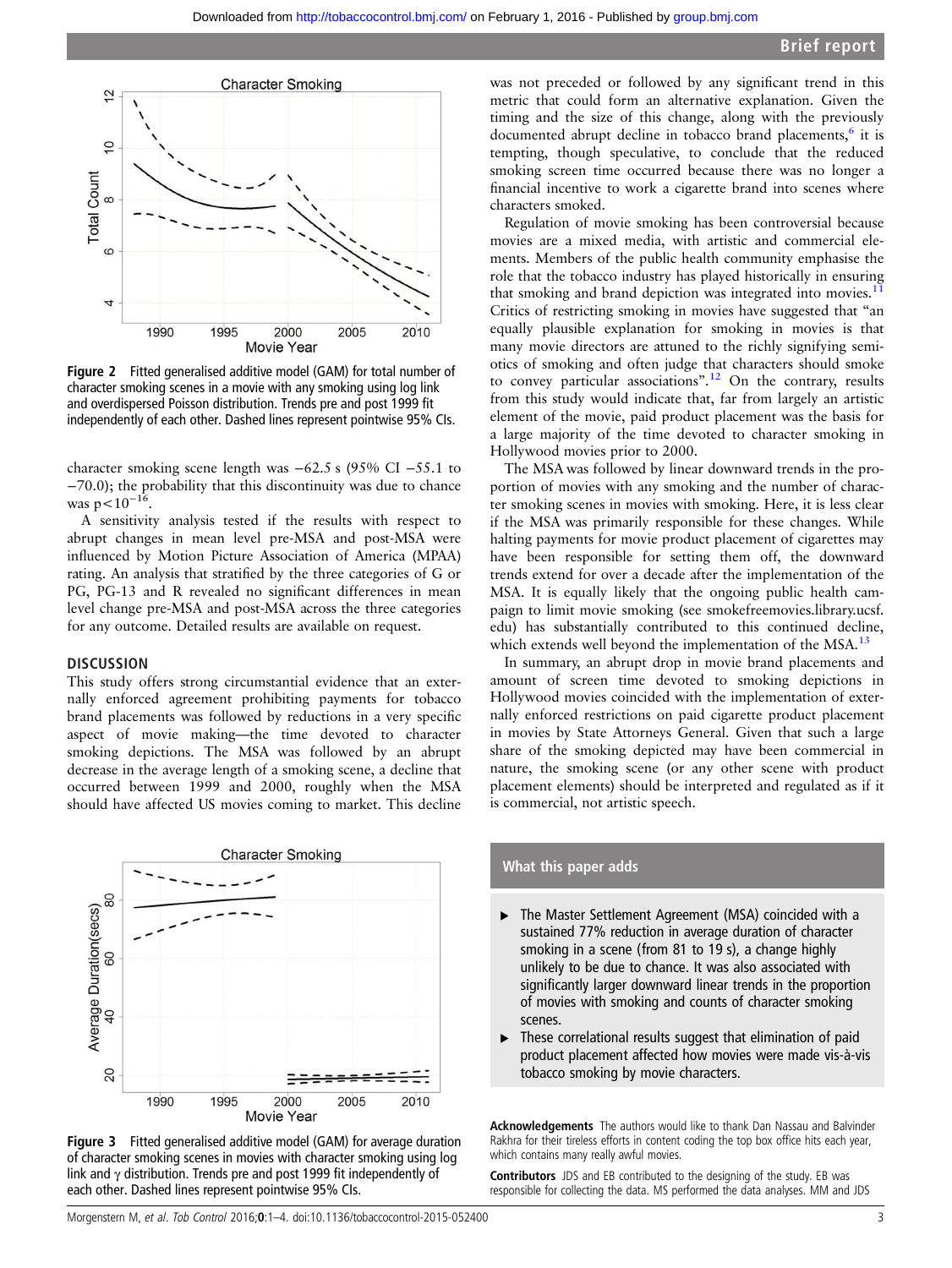# <span id="page-3-0"></span>Brief report

took part in the drafting of the manuscript. All the authors participated in the revising of the manuscript critically for important intellectual content and gave final approval of the version to be published. JDS is the guarantor.

**Funding** This study is supported by the National Institutes of Health (CA 077026) and AA015591). One of the authors (MM) was co-funded by a fellowship grant of the Max-Kade-Foundation.

Competing interests None declared.

Provenance and peer review Not commissioned; externally peer reviewed.

Open Access This is an Open Access article distributed in accordance with the terms of the Creative Commons Attribution (CC BY 4.0) license, which permits others to distribute, remix, adapt and build upon this work, for commercial use, provided the original work is properly cited. See: [http://creativecommons.org/](http://creativecommons.org/licenses/by/4.0/) [licenses/by/4.0/](http://creativecommons.org/licenses/by/4.0/)

#### **REFERENCES**

- Centers for Disease Control and Prevention. Preventing tobacco use among youth and young adults: a report to the surgeon general. Atlanta, GA: Centers for Disease Control and Prevention, 2012.
- 2 Glantz SA, Mitchell S, Titus K, et al. Smoking in top-grossing movies—United States, 2010. MMWR Morb Mortal Wkly Rep 2011;60:909–13.
- 3 Chapman S. With youth smoking at historical lows, how influential is movie smoking on uptake? [Addiction](http://dx.doi.org/10.1111/j.1360-0443.2009.02568.x) 2009;104:824–5; discussion 825–7.
- 4 Snyder SL. Movies and product placement: is Hollywood turning films into commercial speech? Univ Illinois Law Rev 1992;1:301–37.
- 5 Master Settlement Agreement. 1998. [http://web.archive.org/web/20080625084126/](http://web.archive.org/web/20080625084126/http://www.naag.org/backpages/naag/tobacco/msa/msa-pdf/1109185724_1032468605_cigmsa.pdf) [http://www.naag.org/backpages/naag/tobacco/msa/msa-pdf/1109185724\\_](http://web.archive.org/web/20080625084126/http://www.naag.org/backpages/naag/tobacco/msa/msa-pdf/1109185724_1032468605_cigmsa.pdf) [1032468605\\_cigmsa.pdf](http://web.archive.org/web/20080625084126/http://www.naag.org/backpages/naag/tobacco/msa/msa-pdf/1109185724_1032468605_cigmsa.pdf) (accessed 14 Oct 2015).
- 6 Bergamini E, Demidenko E, Sargent JD. Trends in tobacco and alcohol brand placements in popular US movies, 1996 through 2009. [JAMA Pediatr](http://dx.doi.org/10.1001/jamapediatrics.2013.393) 2013;167:634–9.
- 7 Adachi-Mejia AM, Dalton MA, Gibson JJ, et al. Tobacco brand appearances in movies before and after the Master Settlement Agreement. [JAMA](http://dx.doi.org/10.1001/jama.293.19.2341) 2005;293:2341–2.
- 8 Jamieson PE, Romer D. Trends in US movie tobacco portrayal since 1950: a historical analysis. [Tob Control](http://dx.doi.org/10.1136/tc.2009.034736) 2010;19:179-84.
- 9 Berk RA. Recent perspectives on the regression discontinuity designs. In: Bruinsma G, Weisburd D, eds. Encyclopedia of criminology and criminal justice. New York: Springer, 2011:4335–50.
- 10 Wood S.<https://cran.r-project.org/web/packages/mgcv/mgcv.pdf> (accessed 14 Oct 2015).
- 11 Mekemson C, Glantz SA. How the tobacco industry built its relationship with Hollywood. [Tob Control](http://dx.doi.org/10.1136/tc.11.suppl_1.i81) 2002;11(Suppl 1):i81–91.
- 12 Chapman S. What should be done about smoking in movies? [Tob Control](http://dx.doi.org/10.1136/tc.2008.027557) 2008;17:363–7.
- 13 Smokefreemovies. 2015.<http://smokefreemovies.ucsf.edu/sfm-ads> (accessed 14 Oct 2015).